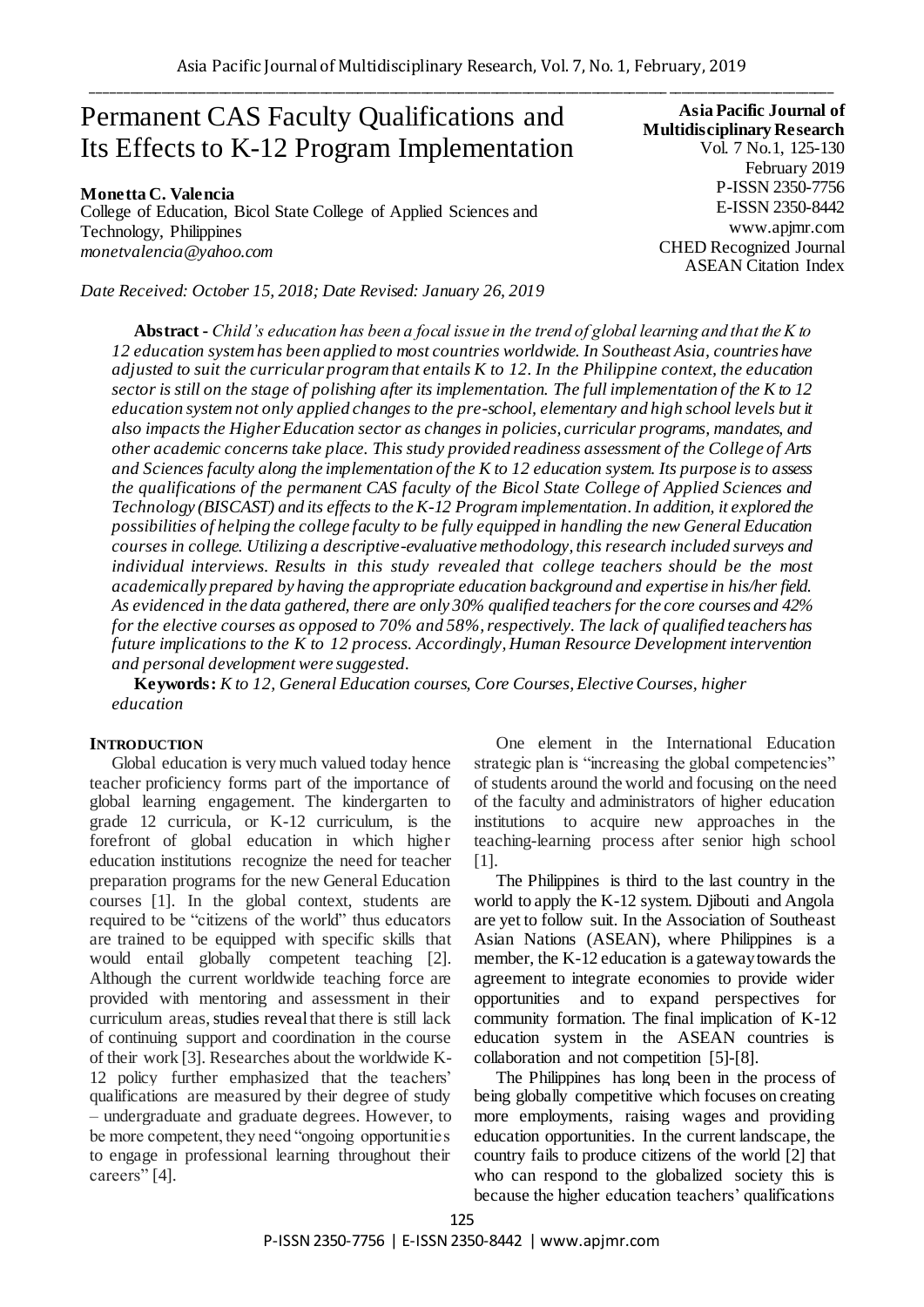are less discussed, or perhaps has taken the last spot in the K-12 preparation priorities. Its need is highlighted in a study that stated,

*"While state departments of education and national teachers' organizations have begun to adopt global awareness in their teaching standards and evaluation tools, there is a need for educators to understand what globally competent teachers actually do in classrooms across subject areas and grade levels" [2].*

CHED has conducted studies that project the anticipated job losses during the transition period, and so it has partnered with DepEd and DOLE to put programs in place to ensure that personnel in the higher education sector are not only taken care of during the transition, but that this challenge is transformed into an opportunity to upgrade higher education in the country [9]. In the United States, universities addressed the need for more qualified teachers by providing graduate certificates in online teaching and other teacher education programs to help teachers become more efficient in the teachinglearning process [10].

At present, trainings and seminars initiated by the CHED is being offered across the nation because teachers have to be armed with the right perception, skills and knowledge in facing the first senior high school graduates. To this writing, the country is still in need of more qualified teachers. The significance of this study is to have a view of the number of the most academically prepared higher education teachers with the appropriate background and with the right expertise.

# **OBJECTIVES OF THE STUDY**

The main purpose of this study was to get the perception of an assessment of the permanent CAS faculty qualifications and its effects to K-12 program implementation**.** Specifically, to identify if the permanent CAS teachers are qualified and ready to teach the new General Education core courses and electives as an implication of the K-12 implementation in the country. The researcher worked in (1) to determine the readiness of the CAS faculty to teach the new General Education courses based on their (a) educational qualifications, and (b) willingness to teach the courses; (2) to identify the new General Education courses that the CAS faculty needs training, and (3) to effect possible Human Resource Development intervention as basis for hiring.

### **METHODS**

This research utilized a descriptive-evaluative approach to get the perception of the assessment of the College of Arts and Sciences faculty readiness in handling the first batch of K to 12 graduates. A descriptive research is a study on the characteristics of the population or phenomenon hence the use of questionnaires and interviews to gather data (Patton, 2005). The evaluative approach is undertaken to systematically analyze the effectiveness through data gathered using qualitative methods [11].

For the purpose of this study, the 24 permanent faculty members of the College of Arts and Sciences (CAS) of the Bicol State College of Applied Sciences and Technology (BISCAST) were selected as the subject of interest. The school is located at the heart of NagaCity and has four college departments to date – College of Education, College of Arts and Sciences, College of Engineering and Architecture and College of Trade and Technology. The respondents are given a researcher's made questionnaire that would reflect their qualification and interest in handling the new general education courses. It is the primary instrument used to gather relevant data on teacher's qualification, readiness and interest in the teaching of the new general education courses. The respondents were given a list of the new General Education coursesthat is categorized into two, the Core Courses and the Elective Courses. After acquiring a clearance from the Ethics Review Board and getting a consent from all parties, the educational backgrounds of the faculty members were collected from the Human Resource office. Following the collection of data, a matrix was prepared to show the best qualified teachers to handle the new General Education courses. The new courses or subjects with no qualified teachers were identified and shall serve as basis for hiring or retooling of teachers. The statistical tool used is the frequency distribution tool where in the teachers are given variables (General Education subjects) from where they can pick more than one subject appropriate for their qualification. The results are presented in graphs.

# **RESULTS AND DISCUSSION**

K to 12 refers to the 13 years of education before entering college. It is the schooling that starts from kindergarten, grades 1-6 for the elementary level, grades 7-10 for the junior high school and grades 11- 12 for the senior high school. This 13-year education is used in the public-school system of countries like United States, Canada, United Kingdom, Australia, and parts of Europe and Asia [12]. The importance of the K-12 system is more than preparing the students for college, it is honing students to be fit to work.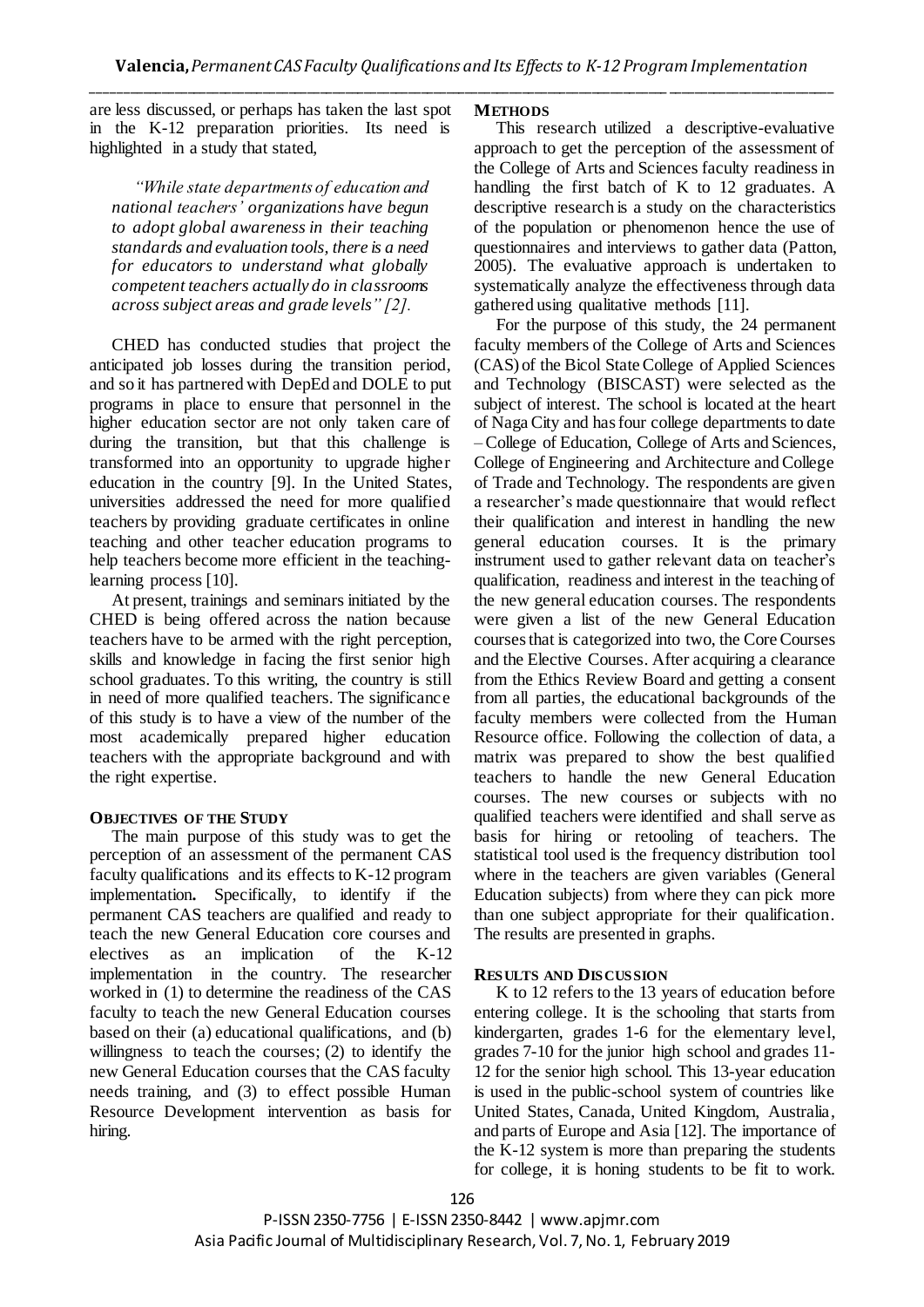More so, studies have shown that graduates of the said system are more employable than graduates of other system [12]. Owing to this fact, it is vital that higher education teachers are properly equipped with knowledge and skills to handle the new subjects for the incoming batch of freshmen college.

The findings of the study reflect the qualifications of the respondents to teach the new General Education courses. The new GE courses are classified into two, the Core Courses and the Elective Courses. As previously mentioned, the gathered data is interpreted in a qualitative-evaluative form. The focus of the findings is parallel to the objectives of the research. The respondents in this study were the 24 permanent CAS faculty of BISCAST.

## **Readiness of the CAS Faculty**

The questionnaire sought to identify the number of teachers who are qualified to teach the new General Education courses based on their educational background and those who are not qualified but willing to teach.

The result revealed that of the 24 teachers, 30% are qualified to teach the core subjects and there are 70% who are not qualified but are willing to handle some of the subjects. For the Elective Courses, 42% are qualified and 58% are not qualified but willing to teach.



*Figure 1. Readiness of the CAS faculty to handle the new General Education courses.*

The rest of the faculty whose expertise are not qualified for any of the general education courses show willingness to teach and be trained. They can be considered for possible Human Resource Development intervention, so they can be more equipped to handle such courses. HRD intervention or personal development is an effective method for the teachers to have the necessary skills, attitude and knowledge in handling the new General Education courses. K-12 aims for a stronger foundation of learning and it is vital for the college teachers to have a follow through especially during the freshman college year.

#### **CAS Faculty Need for Training**

The educational background of the teachers is an essential factor in considering them to be qualified to teach the new courses or not. However, there are teachers who are willing to teach any other subjects from the new courses provided they are given proper trainings. A study posits that "societies worldwide allocate substantial investment in resources to prepare and deliver a formal system of education that will help support social and economic development" [14]. Trainings and seminars are forms of learning grounds for teachers to further equip themselves with necessary knowledge in the teaching of the new courses. In the next figure, the core courses where teachers need training are shown.



*Figure 2.1 The General Education Courses that the CAS faculty need for training.*

From Figure 2.1, it can be inferred that five subjects were chosen for training. Among the 24 respondents, 4% specified their need for training in the subject Mathematics in the Modern World and another 4% for Purposive Communication. 13% are willing to be trained in Art Appreciation, and; 17% for Science, Technology and Society. There are 33% of the teachers who signified their need for training, however they did not mention in which subjects and also a high 29% of the teachers claimed they do not need training.

The above result shows that a total of 78% teachers would allow themselves to be trained in order to be competent in the subjects under the core courses. Although this would entail time and resources, they are for the notion of being better prepared to impart knowledge to the students.

P-ISSN 2350-7756 | E-ISSN 2350-8442 | www.apjmr.com Asia Pacific Journal of Multidisciplinary Research, Vol. 7, No. 1, February 2019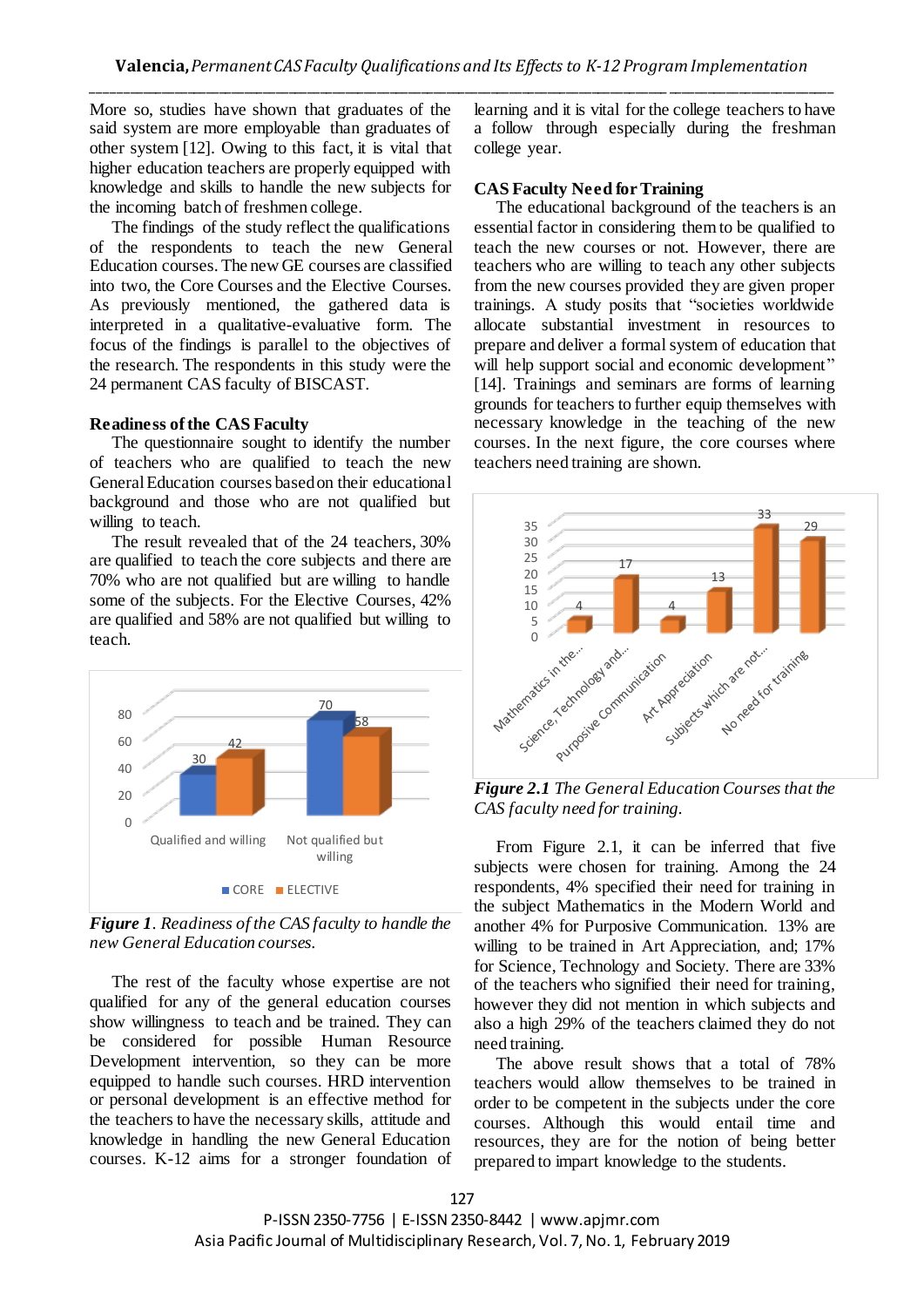Elective Courses are also important. If the Core Courses are mandatory, the electives are chosen by the students. These subjects are beneficial to the individuality of each [15] and provide a positive climate to the competency acquisition process [16]. The next figure (Figure 2.2) shows the willingness of the teachers to teach the Elective Courses.



*Figure 2.2 The Elective Courses that the CAS faculty need for training (in Percentage)*.

Of the twelve elective courses, 4% or only three subjects were identified that would need training for the respondents. The low rate is a direct opposite of the 55% who expressed that they no longer need training and 33% who answered they need training but did not mention in which subjects.

The outcome of the need for training for the Core Courses and Elective Courses is a reflection of the eagerness of the teachers to be qualified for the new education system. Those who have acquired a higher degree of learning are often the ones who feel the less need for such personal development activity.

### **Possible Human Resources Development Intervention as Basis for Hiring**

Self-efficacy is a vital factor to improve the effectiveness of the teachers [17] if the school lacks proficient or qualified teachers, then it is important to consider the review of policies and apply it in the recruitment, selection, preparation and certification of new teachers [18].

Figure 3 shows possible HRD intervention as basis for hiring new teachers to handle the new General Education courses.

Looking at Figure 3, it is evident that 58% of the CAS faculty has equivalent graduate degree studies and so very much qualified to teach the corresponding new General Education course/s. Of the 24 teachers, 4% have no graduate studies and 38% has no equivalent graduate studies degree of which both groups (totaling to 42%) are willing to be trained.



*Figure 3. Summary of CAS faculty qualification for possible HRD intervention (In percentage)*

The Commission on Higher Education (CHED) and Higher Education Institutions (HEIs) is greatly affected by the K-12 implementation. In the current context, the first batch of graduates of Grade 12 is already enrolled as first year college. In the above result, it is evident that there is a great need for HRD intervention. The rate of 42% as a lack of qualified teacher is already significant in the delivery of quality education to the senior high school graduates. The HRD has options to train, retool or hire new teachers based on this evidence.

Retooling of teachers is a method used to address the shortage of teachers on some fields and the excess of teachers on other fields. According to Cooper [13], retooling method is direct and "it also overcomes the high cost of initiating new teachers into a system that they might soon leave." Still, this will depend on the number of enrollees which will determine the actual demand for more teachers. This will also depend on the hiring of qualified teachers. In case the school was not able to hire educationally equipped teachers, then the existing faculty may be reconsidered for retooling interventions.

Further, the Higher Education Reform Agenda (HERA) emphasized faculty development in upgrading faculty qualifications. Consequentially, the CHED has continually maintained similar programs geared towards this end, including the CHED Faculty Development Program Phase 1 and other scholarships and grants. Its implementing guidelines shall define the procedures, priorities, and regulation of scholarships to faculty and staff nominated by their respective HEIs beginning in the K to 12 Transition Period [19].

Should there be a need to hire, hiring of effective teachers is reasonable at this stage as it will affect the performance of the students as well as the school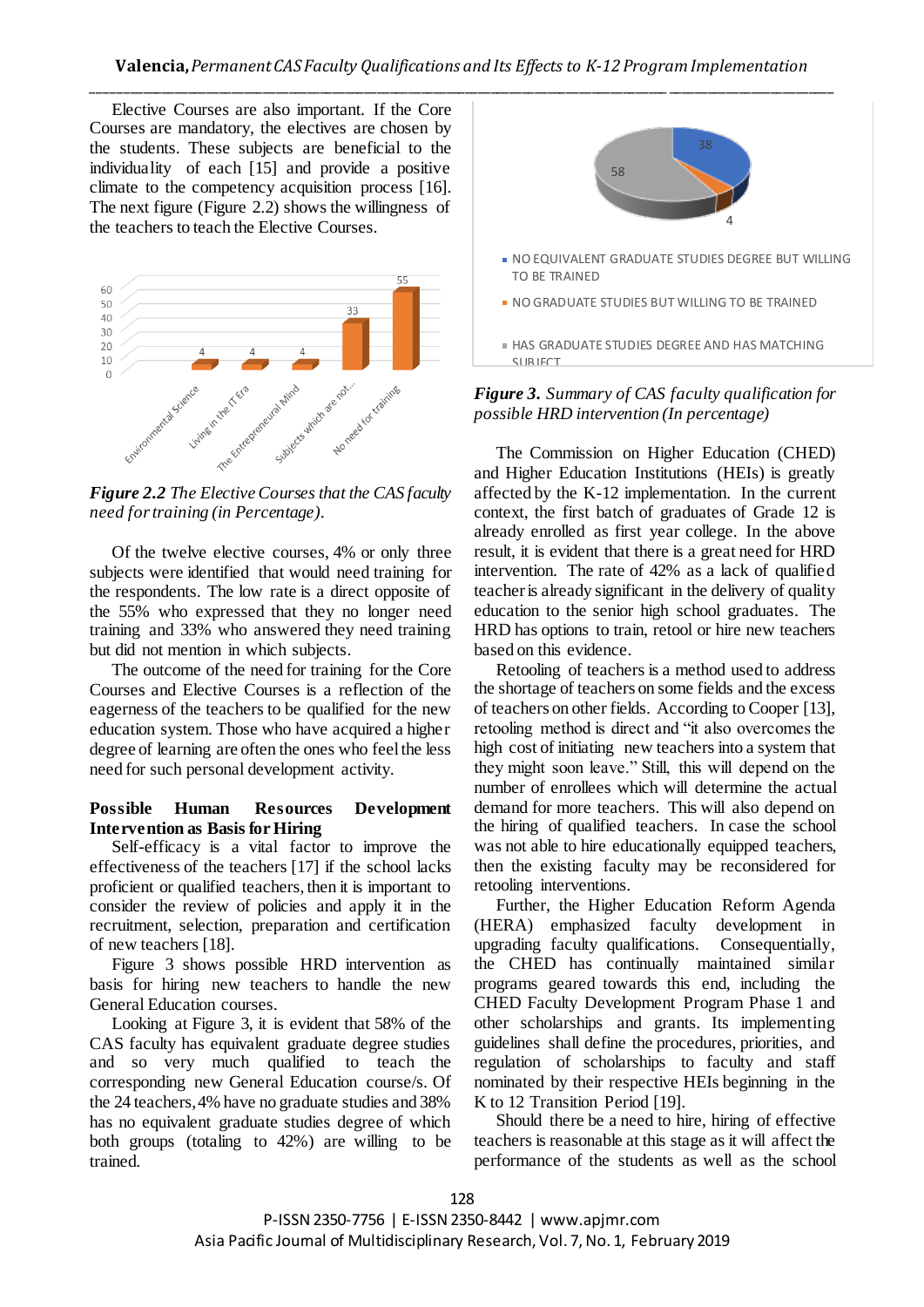[20]. In a recent study, if the HRD opts to hire on the late stage it would result to disrupted student learning and having less time for them to prepare for the lessons [21].

## **CONCLUSION AND RECOMMENDATIONS**

The Philippines lags behind its neighboring countries when it comes to education. At present, it is very evident how a blue-collar job still requires employees to have at least reached college level. The goal of K-12 is to increase the employability of the high school graduates. If the higher education sector supports this goal, then it I also important to increase the need for qualified teachers.

It would be very helpful for the college teachers to grab the opportunities for growth given to them. CHED has prepared series of seminars and trainings to support the aim of K-12, the only thing that the college teachers have to do is to find time to enrich themselves with new knowledge and equip themselves with skills that they can use in adapting to the new education system that the Philippines is having.

This study gleaned towards the assessment of the readiness of the College of Arts and Sciences permanent faculty in teaching the new General Education courses. It revealed that even though CHED offered ways on how to bridge the gap of the K to 12 implementations in the university faculty sector, there is still a loophole in which readiness is a contributing factor – readiness when it comes to the qualification, competency and teaching strategies.

Teachers are the central factor in the full implementation of the K to 12 education system in the Philippines. However, the qualification of the current university teachers is not as often discussed. It is true that CHED prepared a series of trainings and seminars to further equip the university teachers but there is obviously a lack of motivation as most of the respondents have not taken any step (or perhaps the college department itself) to acquire the necessary teaching skills and methods required for the new General Education courses.

Drawing on this framework, the following recommendations may be considered by BISCAST in preparing the CAS faculty to the effect of K-12 program. First, there is a need to hire faculty members for the new General Education courses as there is a lack of qualified existing faculty. Second, the administrators must urge faculty members to take graduate studies in their respective fields of expertise. Lastly, it is recommended that the HRD Office takes this into consideration as basis for planning future HRD interventions. This would help the faculty harness their teaching capabilities and upgrade their

knowledge in their respective fields of specialization. In turn, the students and the main stakeholders would most benefit from the competent faculty manpower.

#### **REFERENCES**

- [1] Glew, M. (2014). K-12 and International and Foreign Language Education: Global Teacher Education.
- [2] Tichnor-Wagner, A., Parkhouse, H., Glazier, J., & Cain, J. M. (2016). Expanding approaches to teaching for diversity and social justice in K-12 education: Fostering global citizenship across the content areas. *education policy analysis archives*, *24*, 59.
- [3] Zeichner, K. M. (2017). 2Competition, Economic Rationalization, Increased Surveillance, and Attacks on Diversity: Neo-liberalism and the Transformation of Teacher Education in the US. In *The Struggle for the Soul of Teacher Education* (pp. 52-74). Routledge.
- [4] Livingston, K. (2014). Teacher educators: Hidden professionals?. *European Journal of Education*, *49*(2), 218-232.
- [5] Okabe, M. (2013). Where does Philippine education go?: the" K to 12" program and reform of Philippine basic education.
- [6] Abulencia, A. S. (2015). The Unraveling of K-12 Program as an Education Reform in the Philippines. *SIPATAHOENAN*, *1*(2).
- [7] Benton, C. J., White, O. L., & Stratton, S. K. (2015). Collaboration Not Competition: International Education Expanding Perspectives on Learning and Workforce Articulation. In *STEM Education: Concepts, Methodologies, Tools, and Applications*(pp. 742-759). IGI Global.
- [8] Aguilar Jr, F. (2017). Towards Community Formation in Southeast Asia?: History Education, ASEAN and the Nation-State. *SOJOURN: Journal of Social Issues in Southeast Asia*, *32*(1), 137-169.
- [9] CHED K-12 Transition Program. Retrieved January 11, 2019 from https://ched.gov.ph/k-12-projectmanagement-unit/
- [10] Barbour, M. K., & Harrison, K. U. (2016). Teachers' Perceptions of K-12 Online: Impacting the Design of a Graduate Course Curriculum. *Journal of Educational Technology Systems*, *45*(1), 74-92.
- [11] Patton, M. Q. (1990). Qualitative evaluation and research methods (2nd ed.). Thousand Oaks, CA, US: Sage Publications, Inc.
- [12] Calub, C. L. Overcoming The Challenges In The Implementation Of The K-12 Curriculum: Towards A Culture Of Excellence.
- [13] Cooper, B. S. (1987). Retooling Teachers: The New York Experience. *The Phi Delta Kappan*, *68*(8), 606- 609.
- [14] Symaco, L. P. (2013). The Philippines: Education issues and challenges. *Education in South East Asia*, 191-212.
- [15] Ghonim, M., & Eweda, N. (2018). Investigating elective courses in architectural education. *Frontiers of architectural research*, *7*(2), 235-256.